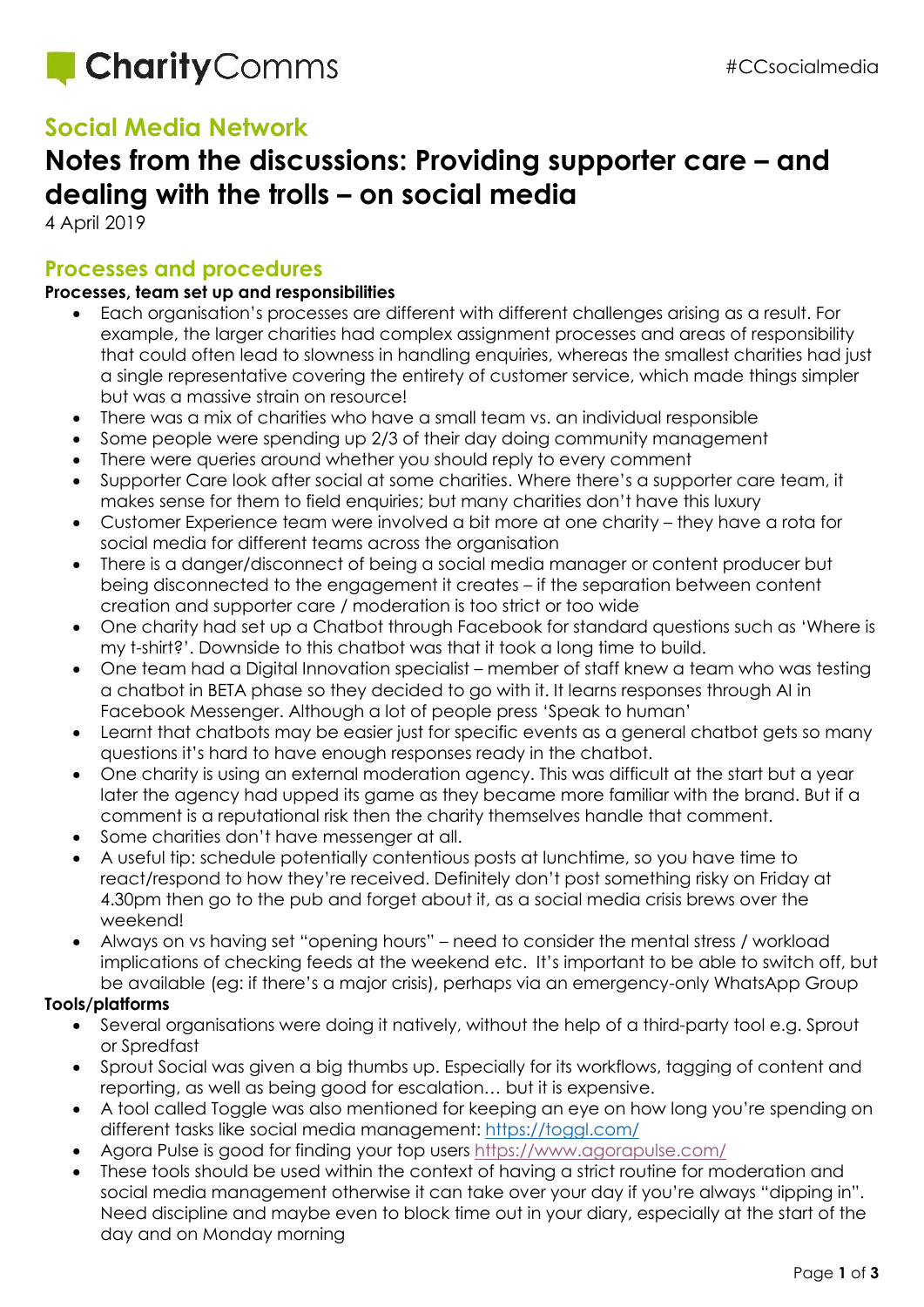## **Charity** Comms

#### **Following the rules**

- No one was clear on the legal obligations e.g. is the platform or the page responsible for libellous comments from others?
- Several charities had formal guidelines on their pages and groups, which were useful when being asked why comments had been deleted etc.
- One charity didn't have social media guidelines until a few months ago. They said with no guidelines there's nowhere to point people to – this is a bad thing
- Have a common sense approach; drawing attention to "house rules" or "user guidelines"
- Charities dealing with controversial topics, e.g. fracking, must be very careful what they post and verify any contentious issues
- Some organisations auto-filter posts e.g. for swearing, but others felt it healthy to allow people to express themselves (can be done positively depending on context)
- It's OK to be "hide happy" (ie: hiding lots of comments/posts) but banning people should be a last resort, as this inflames the trolls and they're likely to escalate, or come back with a new user name and a chip on their shoulder. Better to "know your enemies". Also don't want to give the impression we are censoring people.
- One charity had a repeat person commenting was told about their behaviour four times and was then blocked.
- For a cancer charity cancer cures, cannabis cure etc were hidden straight away
- To keep in line with charity being politically impartial charity cannot like political posts which happens a lot for many charities
- One charity will only hide comments if against social policy. They said they didn't want to fire the flames by hiding comments.
- Swear words and the c word are straight up deleted at many charities
- We also spoke about signing off comments in first person a lot of charities doing this as it sounds personal.
- More negative responses on ads creating stock responses and a guide escalate this situation with the rest of their organisation
- Comments on trans community direct people to what you are doing with the trans community
- Regional marketing teams Facebook Groups need more work on guidelines and lots of teams are working independently in groups

### **Helping vulnerable people**

- Some charities are able to assign comments to specialists e.g. nurses
- Social teams fall back on their charities' online resources to give correct info
- One charity said that if someone seems suicidal in their comments then they are referred to one particular person in their organisation and then if unable to do so passed on to supporter care team
- Some charities support people by letting people know about services available to them and letting the person know how they can get support

### **Dealing with difficult comments**

- While there's no 'one size fits all' when it comes to monitoring procedure, everyone agreed that a universal tactic is to try and encourage difficult users to get away from public conversation and into direct messages
- One person noted that they have a very simple triage system in place for dealing with 'trolls': people who are sincerely sharing misinformation (which they will try and correct), and people who are deliberately trolling, who can be ignored or banned.
- Special cases can be made for beneficiaries people may be aggressive or use inappropriate language because they're going through difficult challenges, and it's important